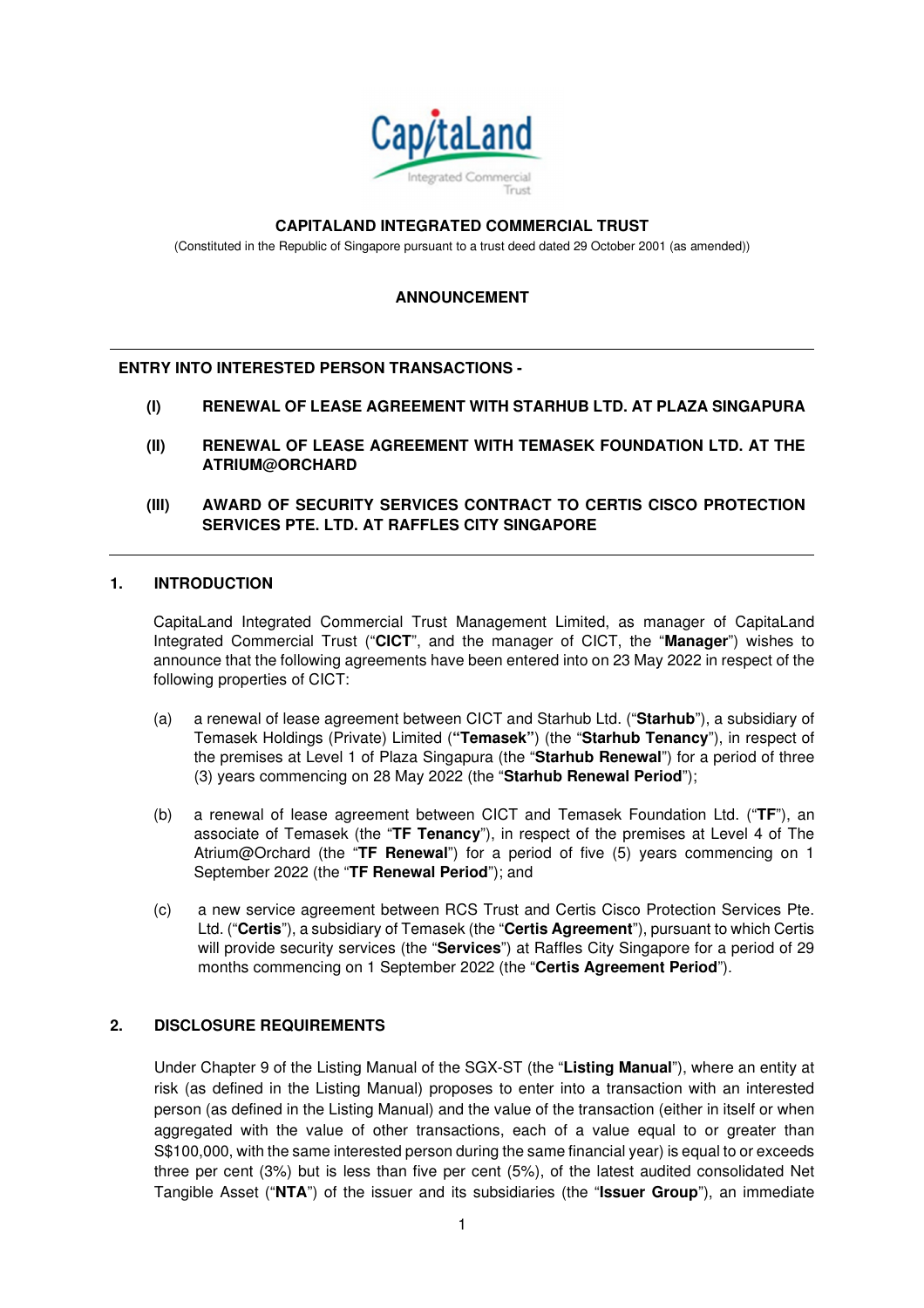announcement of the transaction must be made and if the value is equal to or exceeds five per cent (5%) of the Issuer Group's latest audited consolidated NTA, approval of the unitholders of the issuer must be obtained.

Based on the information available to the Manager as at the date of this announcement, Temasek, through its subsidiaries and associated companies, has an aggregate interest in 1,597,871,980 units in CICT ("**Units**"), representing approximately 24.10%<sup>1</sup> of the total number of Units in issue, and is therefore regarded as a "controlling unitholder" of CICT under both the Listing Manual and Appendix 6 of the Code on Collective Investment Schemes issued by the Monetary Authority of Singapore (the "**Property Funds Appendix**"). In addition, as the Manager is an indirect wholly owned subsidiary of CapitaLand Investment Limited ("**CLI**") and CLI is a subsidiary of Temasek, Temasek is therefore regarded as a "controlling shareholder" of the Manager under both the Listing Manual and the Property Funds Appendix.

For the purposes of Chapter 9 of the Listing Manual and Paragraph 5 of Appendix 6 of the Property Funds Appendix:

- (a) Starhub, being a subsidiary of Temasek;
- (b) TF, being an associate of Temasek; and
- (c) Certis, being a subsidiary of Temasek,

are each considered an "associate" of (i) a "controlling unitholder" of CICT and (ii) a "controlling shareholder" of the Manager, and therefore an "interested person" (for the purposes of the Listing Manual) and "interested party" (for the purposes of the Property Funds Appendix) of CICT. Each of CICT and RCS Trust is regarded as an "entity at risk" for these purposes.

 Therefore, the entry into each of the Starhub Renewal, the TF Renewal and the Certis Agreement constitutes an "interested person transaction" under Chapter 9 of the Listing Manual as well as an "interested party transaction" under the Property Funds Appendix. The Starhub Renewal, the TF Renewal and the Certis Agreement, when aggregated with the existing interested person transactions with Temasek and its subsidiaries and associates (excluding CLI and its subsidiaries and associates) (the "**Temasek Group**") would exceed 3.0% of the latest audited net tangible assets ("**NTA**") of CICT, and accordingly under Rule 905 of the Listing Manual, the Manager must make an announcement of such interested person transactions.

# **3. CERTAIN PRINCIPAL TERMS OF THE INTERESTED PERSON TRANSACTIONS**

## **3.1 Key Terms of the Starhub Renewal**

 Pursuant to the Starhub Tenancy, an estimated aggregate sum of S\$5.16 million is payable by Starhub as gross rent during the Starhub Renewal Period (the "**Starhub Rent**").

 The Starhub Rent is calculated based on the monthly gross rent payable by Starhub during the Starhub Renewal Period and has been reviewed by an independent valuer to be in accordance with market standards. The Starhub Rent was benchmarked against comparable leases in similar retail malls, taking into account factors such as term of the lease, unit size, unit configuration and orientation, floor level and the prestige of the building. The independent valuer is of the opinion that the Starhub Rent as at the date of commencement of the Starhub Tenancy is at market level

<sup>1</sup> Based on a total of 6,629,556,440 Units as at 23 May 2022.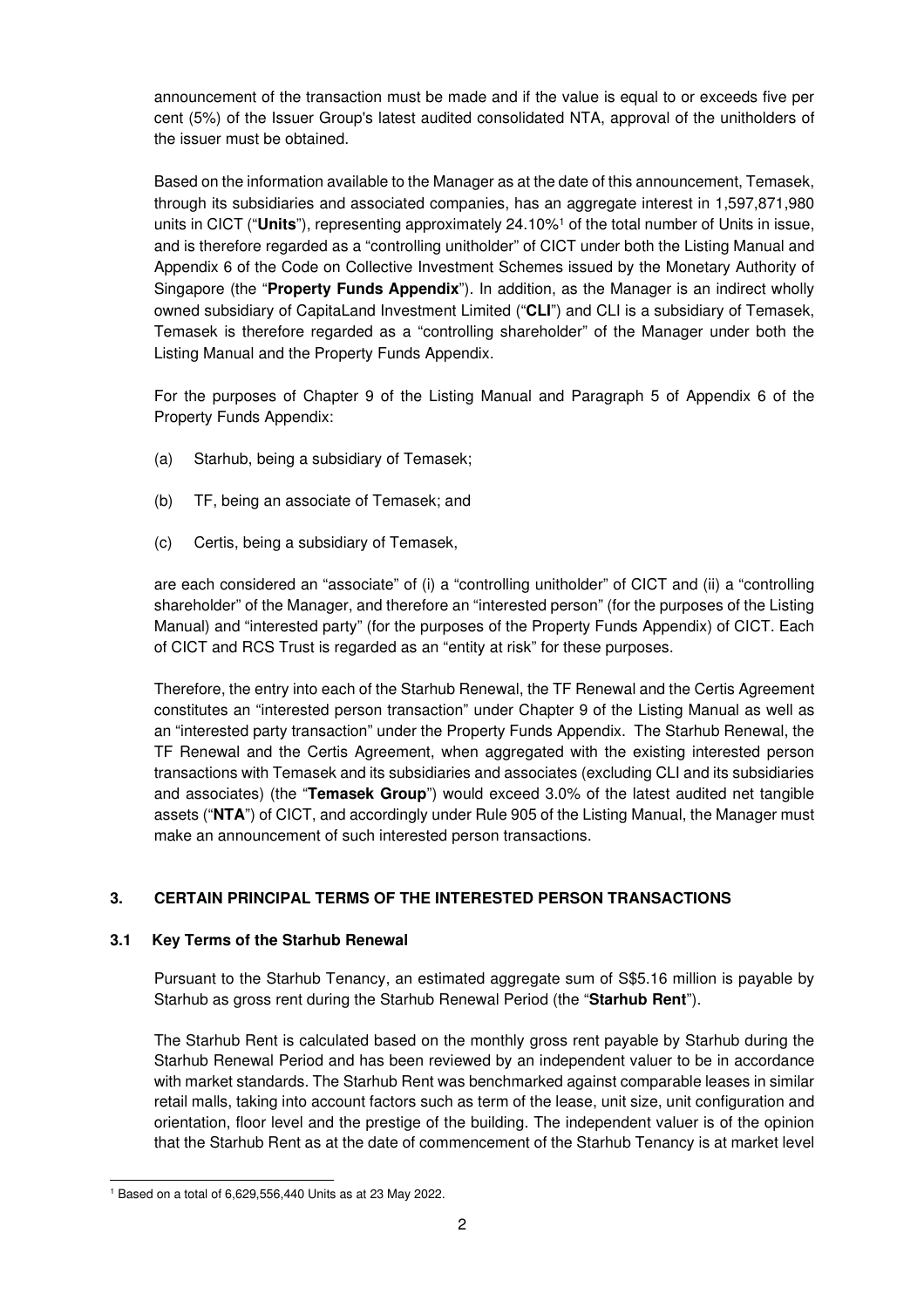and the other key commercial terms of the Starhub Tenancy are normal commercial terms.

 Accordingly, the Manager is of the view that the Starhub Renewal is on normal commercial terms and not prejudicial to the interests of CICT and its minority unitholders.

The value of the Starhub Tenancy will be aggregated pursuant to Rule 905 of the Listing Manual. As the Starhub Tenancy falls within the exception under Rule 916(1) of the Listing Manual, the value of the Starhub Tenancy is thus not the subject of aggregation pursuant to Rule 906 of the Listing Manual.

#### **3.2 Key Terms of the TF Renewal**

 Pursuant to the TF Tenancy, an estimated aggregate sum of S\$1.48 million is payable by TF as gross rent during the TF Renewal Period (the "**TF Rent**").

 The TF Rent is calculated based on the monthly gross rent payable by TF during the TF Renewal Period and has been reviewed by an independent valuer to be in accordance with market standards. The TF space is classified as a Community/Sports Facilities Scheme ("**CSFS**") space and rental for such space is charged on a different basis as compared to other commercial spaces. The independent valuer is of the opinion that the TF Rent, as at the date of commencement of the TF Tenancy is at market level as compared to CSFS space in other buildings and the other key commercial terms of the TF Tenancy are normal commercial terms.

 Accordingly, the Manager is of the view that the TF Renewal is on normal commercial terms and not prejudicial to the interests of CICT and its minority unitholders.

#### **3.3 Key Terms of the Certis Agreement**

 The Services provided under the Certis Agreement includes the provision of security services covering manpower provision, technology adoptions and a combined command centre platform that connects to existing on-site systems to support the ground security with site monitoring and response to calls or incidents at Raffles City Singapore.

Pursuant to the Certis Agreement, an estimated total sum of S\$4.31 million is payable by RCS Trust to Certis as fees for the Services (including provisional ad-hoc services), during the Certis Agreement Period (the "**Certis Fees**").

The Certis Fees were benchmarked against fees charged under the existing agreements with Certis for other CICT properties. The fees for the existing agreements were determined following an open tender process in 2019 during which the pricing and quality of services offered by Certis were reviewed and evaluated against other service providers. The Certis Fees also took into account the additional costs attributable to the outcome of the review of the Progressive Wage Model in November 2021.

 Accordingly, the Manager is of the view that the Certis Agreement is on normal commercial terms and not prejudicial to the interests of CICT and its minority unitholders.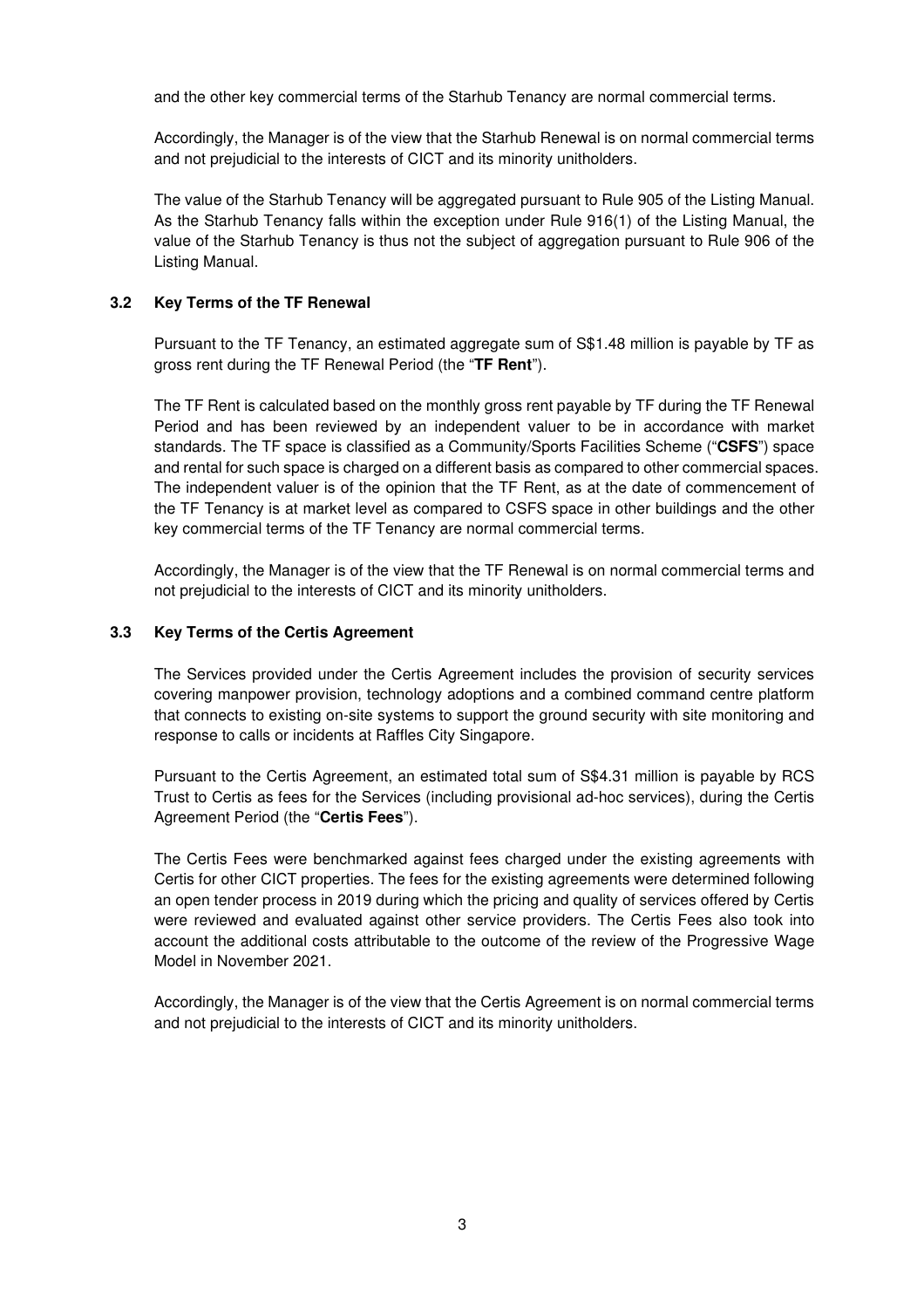## **4. RATIONALE FOR AND BENEFITS OF THE INTERESTED PERSON TRANSACTION**

#### **4.1 Rationale and Benefit of the Starhub Renewal**

 Starhub is an existing tenant in Plaza Singapura. The Starhub Renewal benefits CICT as it improves the occupancy rate at Plaza Singapura and the Starhub Rent would add to CICT's income.

#### **4.2 Rationale and Benefit of the TF Renewal**

TF is an existing tenant in The Atrium@Orchard. The TF Renewal benefits CICT as it improves the occupancy rate at The Atrium@Orchard and the TF Rent would add to CICT's income.

## **4.3 Rationale and Benefit of the Certis Agreement**

Certis is an incumbent service provider of similar security services for other properties in the CICT portfolio. By extending the security services to Raffles City Singapore, there would be greater alignment in the technological infrastructure adopted across the CICT properties so as to be able to optimize operations and achieve productivity gains through the use of innovative technology solutions in security management.

## **5. AUDIT COMMITTEE STATEMENT**

 The Audit Committee (except for Mrs Quek Bin Hwee who has abstained from participating in the review and approval of the Certis Agreement as she is a Non-Executive Independent Director of Certis Cisco Security Pte. Ltd. which is the holding company of Certis) has considered the terms of each of the Starhub Renewal, the TF Renewal and the Certis Agreement, and is of the view that each transaction is on normal commercial terms and is not prejudicial to the interests of CICT and its minority unitholders.

# **6. TOTAL VALUE OF INTERESTED PERSON TRANSACTIONS WITH TEMASEK GROUP FOR THE CURRENT FINANCIAL YEAR**

 As at the date of this announcement, the value of all interested person transactions entered into between (1) CICT and (2) Temasek and members of the Temasek Group (excluding CLI and its subsidiaries and associates) during the course of the current financial year (including the Starhub Renewal, the TF Renewal and the Certis Agreement but excluding any transaction with a value of less than S\$100,000) is approximately (a) S\$580.38 million and (b) S\$572.06 million pursuant to Rules 905 and 906 of the Listing Manual respectively.

 The value of all interested person transactions entered into between (1) CICT and (2) all interested persons during the course of the current financial year (including the Starhub Renewal, the TF Renewal and the Certis Agreement but excluding any transaction with a value of less than S\$100,000) is approximately (a) S\$1,204.88 million and (b) S\$1,088.97 million pursuant to Rules 905 and 906 of the Listing Manual respectively.